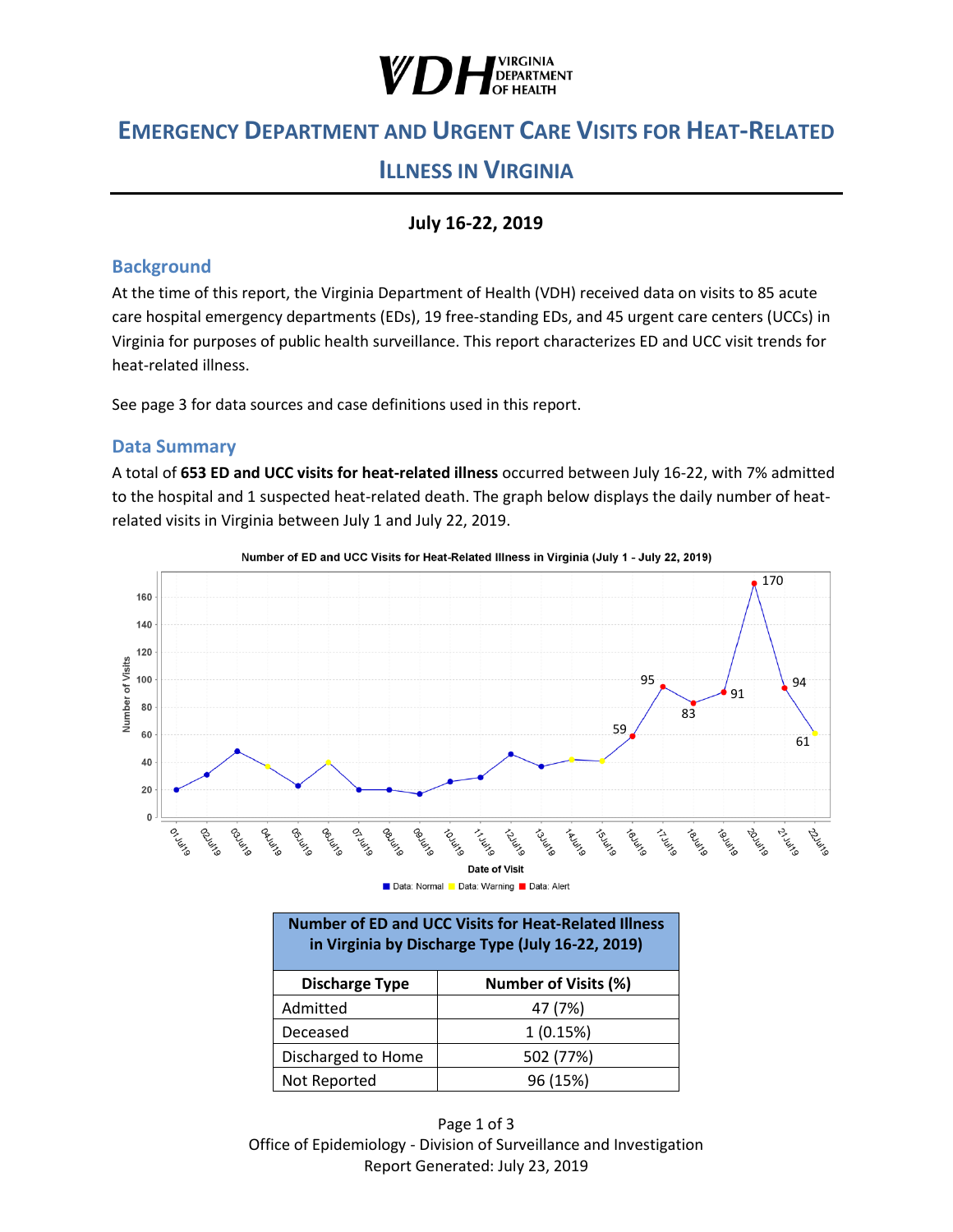

**Both males and females** displayed a significant increase in heat-related visits but **males** accounted for **68%** (N=444) of visits between July 16-22. The largest proportion of visits by age were among patients **20-29 years old** (18%, N=116) followed by a similar occurrence among 30-39 (17%), 40-49 (17%), 50-59 (14%), and 60-69 year olds (15%). The graphs below show ED and UCC heat-related illness visits in Virginia by sex and age group.







Page 2 of 3 Office of Epidemiology - Division of Surveillance and Investigation Report Generated: July 23, 2019